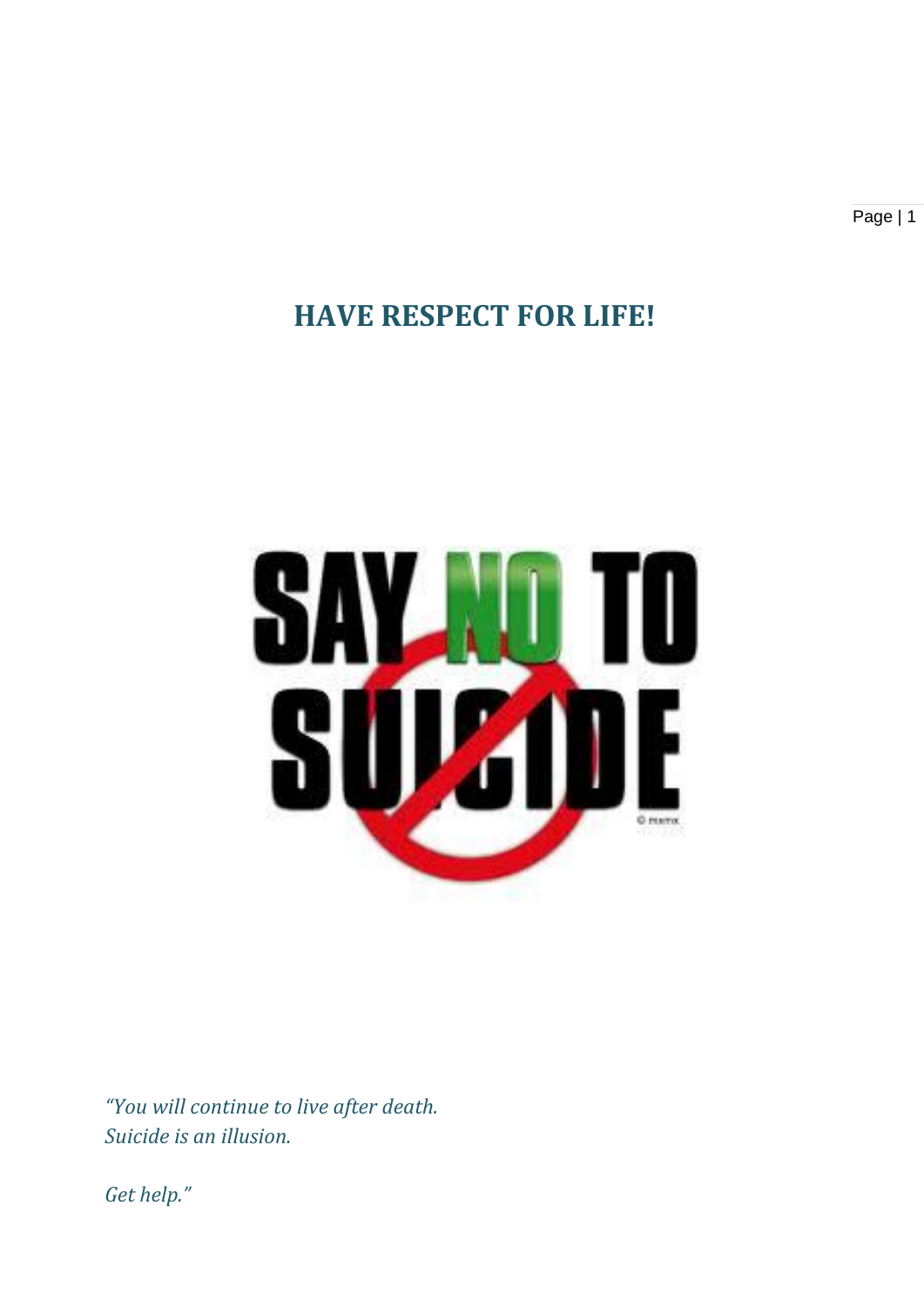

**In Defense of Life FEB**

#### *FOREWORD*

*"The calm and resignation achieved, in the manner in which one considers terrestrial life, and confidence in the future, gives the Spirit a serenity which is the best preventive measure against madness and suicide..."*

*(The Gospel According to Spiritism, Allan Kardec, chapter V, item 14)*

Dear Reader,

The messages contained in this booklet are like balsam to the Spirit. They transmit love, courage and faith to all those who at difficult moments in life need support for their moral recovery.

The Brazilian Spiritist Federation has published this booklet so that you too may join the campaign *In Defense of Life.*

**Instruct yourself and say no to suicide!**

Page | 2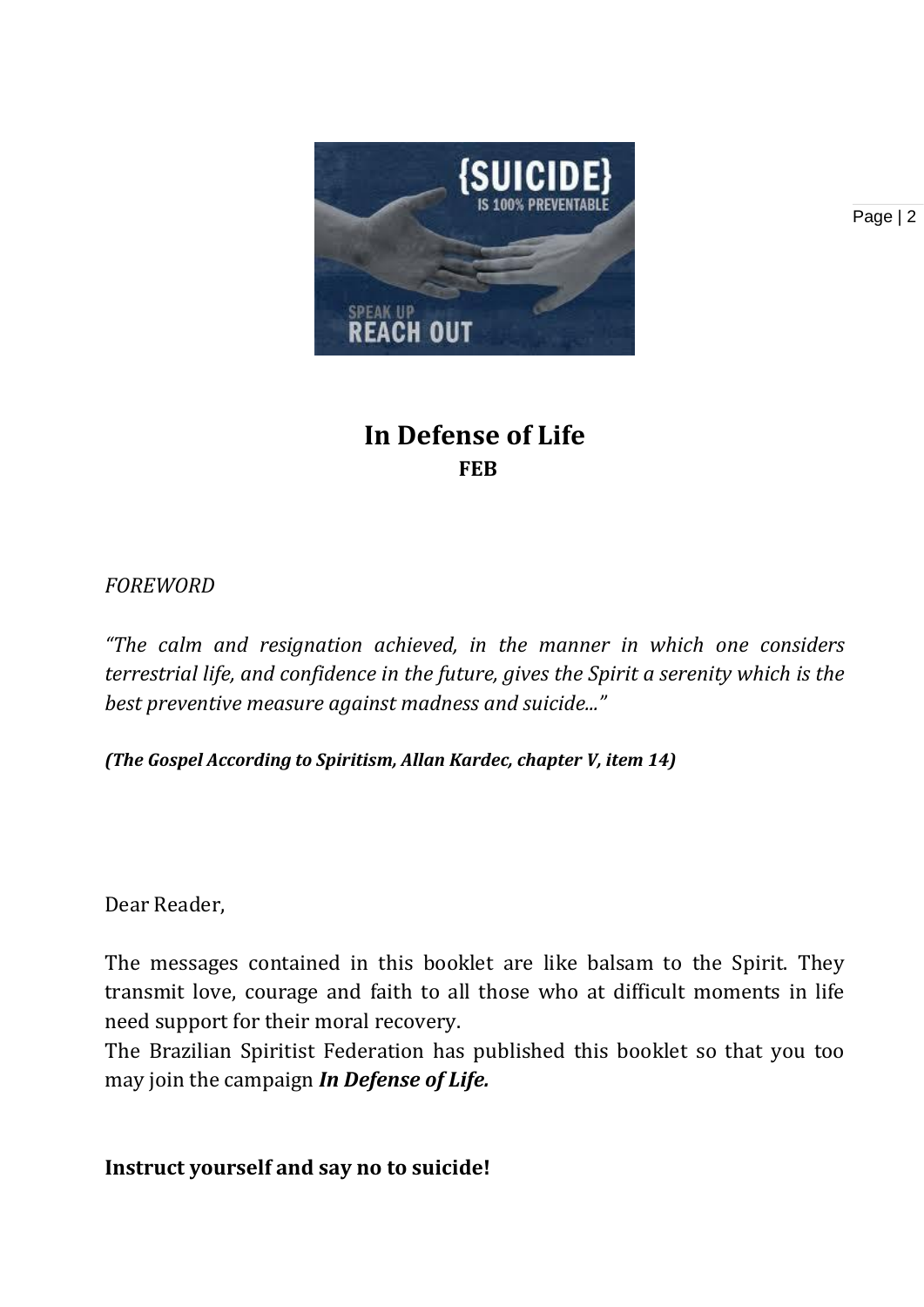#### *The Focus of the Spiritist Codification*

#### Page | 3 **Question 943** *What is the cause of the weariness of life which sometimes takes possession of people without any assignable reason?*

Idleness, lack of conviction, and sometimes satiety... For he who employs his faculties in the pursuit of some useful aim in *harmony with his natural aptitudes*, exertion is not disagreeable: his time passes quickly in congenial occupation; and he is able to bear the vicissitudes of life with patience and resignation, because he looks forward to a more solid and lasting happiness in the future.

#### **Question 944** *Has a Man the right to dispose of his life?*

No; that right belongs to God alone. He who voluntarily commits suicide contravenes the providential ordering which sent him into the earthly life.

#### *a) Is not suicide always voluntary?*

The madman who kills himself does not know what he is doing.

#### **Question 952** *Does he commit suicide who falls a victim to the excessive indulgence of passions which he knows will hasten his death, but which habit has converted into physical necessities that he is unable to control?*

 He commits moral suicide. Do you not see that a man, in such a case, is trebly guilty? For, he is guilty of a want of firmness, of the sin of bestiality, and of forgetfulness of God.

#### *a) Is such a Man more or less guilty than he who kills himself from despair?*

He is guiltier, because he has had time to reflect on the suicidal nature of the course he was pursuing. In the case of him who commits suicide on the spur of the moment, there is sometimes a degree of bewilderment not unallied to madness. The former will be punished much more severely than the latter; for the retributive penalties of crime are always proportioned to the consciousness of wrong-doing that accompanied its commission.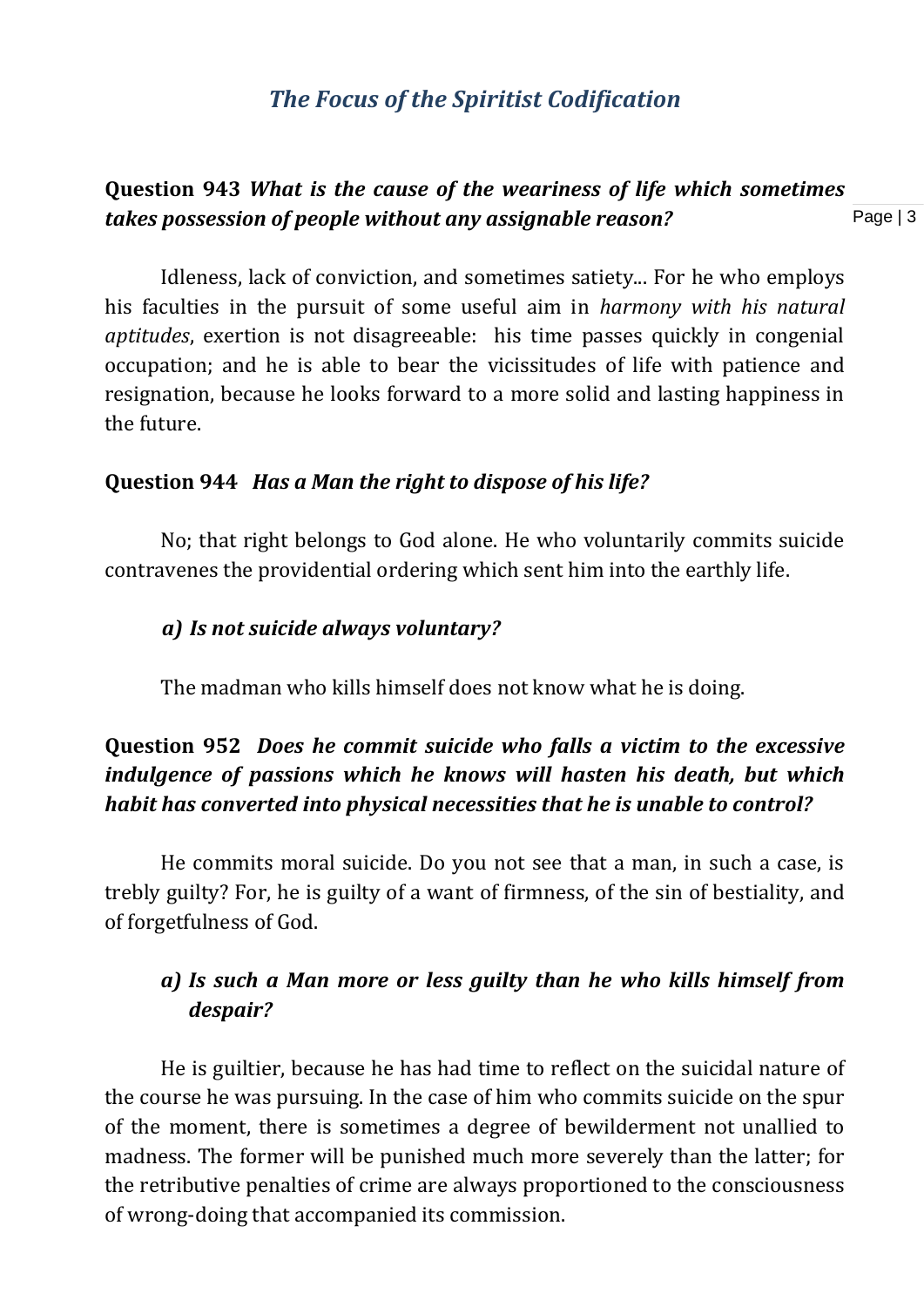#### **Question 956 Do** *those persons attain the end they have in view, who, unable to bear the loss of the objects of their affection, kill themselves in the hope of re-joining them in the other life?*

"In such cases the result of suicide is the opposite of what was hoped for. Instead of being reunited to the object of their affection, those who have made this sad mistake find themselves separated, and for a very long time, from the being they hoped to re-join; for God cannot recompense, by the granting of a favor, an act which is at once a proof of moral cowardice and an insult offered to Him in distrusting His Providence. They will pay for their folly with sorrows still greater than those they fancied they were about to shorten, and for which they will not be compensated by the satisfaction they hoped do obtain." (934 - Et seq.)

#### **Question 957** *What are in general the effects of suicide on the state of the spirit by whom it has been committed?*

"The consequences of suicide vary in different cases, because the penalties it entails are always proportioned to the circumstances which, in each case, have led to its commission. The one punishment which none can escape who have committed suicide is *disappointment*; the rest of their punishment depends on circumstances. Some of those who have killed themselves expiate their fault at once; others do so in a new earthly life harder to bear than the one whose course they have interrupted."

Observation has confirmed the statement that the consequences of suicide are not the same in all cases; but it has also shown us that some of those consequences, resulting from the sudden interruption of life, are the same in all cases of violent death. Foremost among these is the greater tenacity and consequent persistence of the link that unites the spirit and the body, which link, in nearly all such cases, is in its full strength at the moment when it is broken; whereas, when death is the result of natural causes, that link has been gradually weakened, and is often severed before life is completely extinct. The consequences of violent death are, firstly, the prolongation of the mental confusion which usually follows death, and secondly, the illusion which causes a spirit, during a longer or shorter period, to believe himself to be still living in the earthly life. (155 and 165)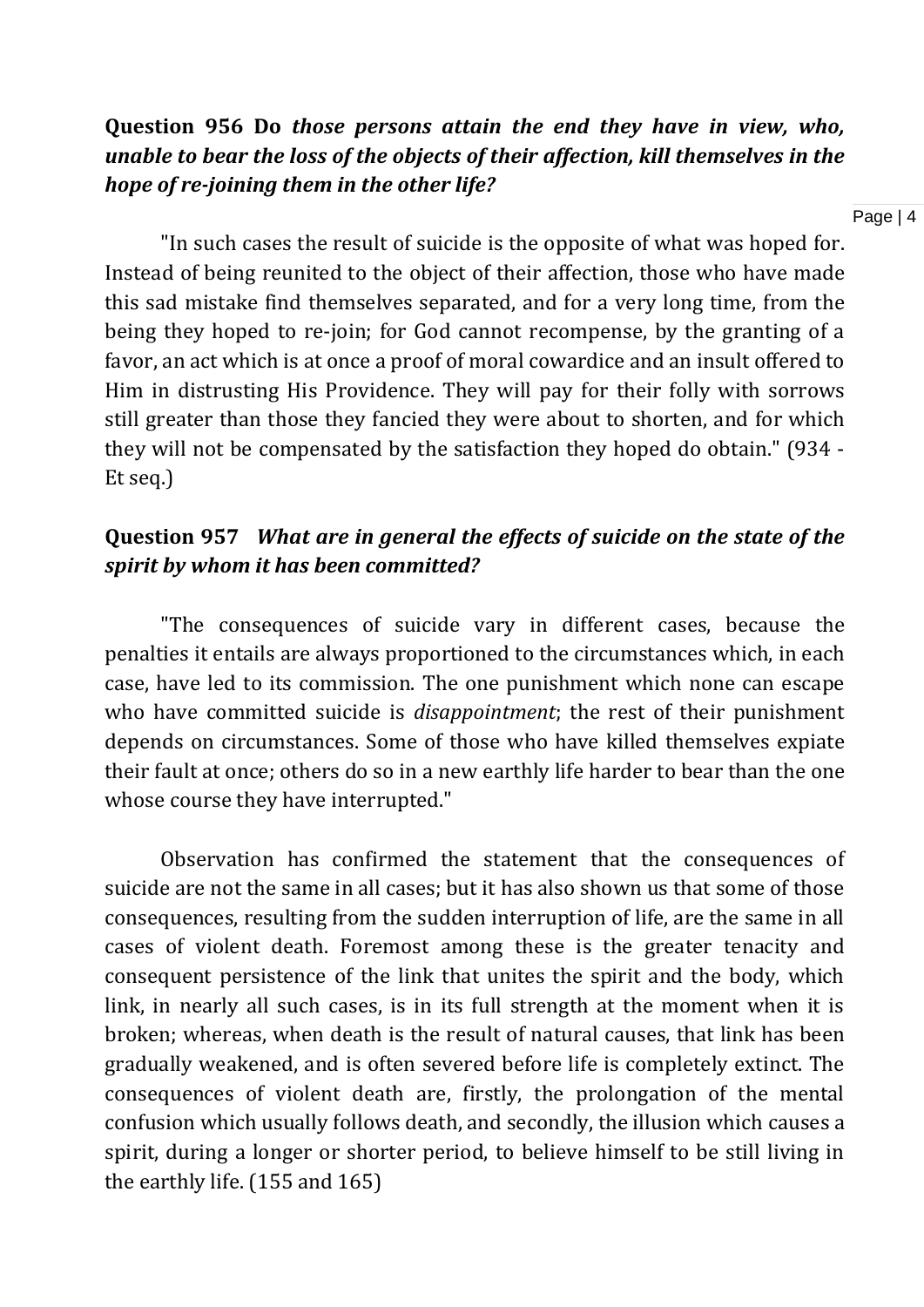therefrom a sensation of intense anguish and horror; a state which may Page | 5 The affinity which continues to exist between the spirit and the body produces in the case of some of those who have committed suicide, a sort of repercussion of the state of the body in the consciousness of the spirit, who is thus compelled to perceive the effects of its decomposition, and experiences continue as long as the life which he has interrupted ought to have lasted. This state is not a necessary result of suicide; but he who has voluntarily shortened his life can never escape the consequences of his want of courageous endurance; sooner or later, and in some way or other, he is made to expiate his fault. Thus, many spirits who had been very unhappy upon the earth have stated that they had committed suicide in their preceding existence, and that they had voluntarily submitted to new trials in order to try to bear them with more resignation. In some cases the result of suicide is a sort of connection with terrestrial matter, from which they vainly endeavor to free themselves that they may rise to happier worlds, access to which is denied to them; in other cases it is regret for having done something useless, and from which they have reaped only disappointment.

Religion. morality, all systems of philosophy, condemn suicide as being contrary to the laws of nature; all lay it down as a principle that we have no right to voluntary shorten our life; but why have we not that right? Why are we not at liberty to put an end to our sufferings? It was reserved for Spiritism to show, by the example of those who have succumbed to that temptation, that suicide is not only a fault, as being an infraction of a moral law (a consideration of little weight with some persons), but is also a piece of stupidity, since no benefit is to be gained by it, quite the contrary as the Teachings of Spiritism in regard to this subject are not merely theoretic; for it places the facts of the case before our eyes.

#### *(The Spirit's Book, Allan Kardec, 1857)*

#### *The Suicide*

Total incredulity, simply doubting as to the future or having materialistic ideas, are in fact the greatest of all incitements towards suicide because they cause moral cowardice. When scientists, upheld by the authority of their knowledge, do their best to prove to those who will listen or read what they write, that we have nothing to expect after death, are they not in fact leading us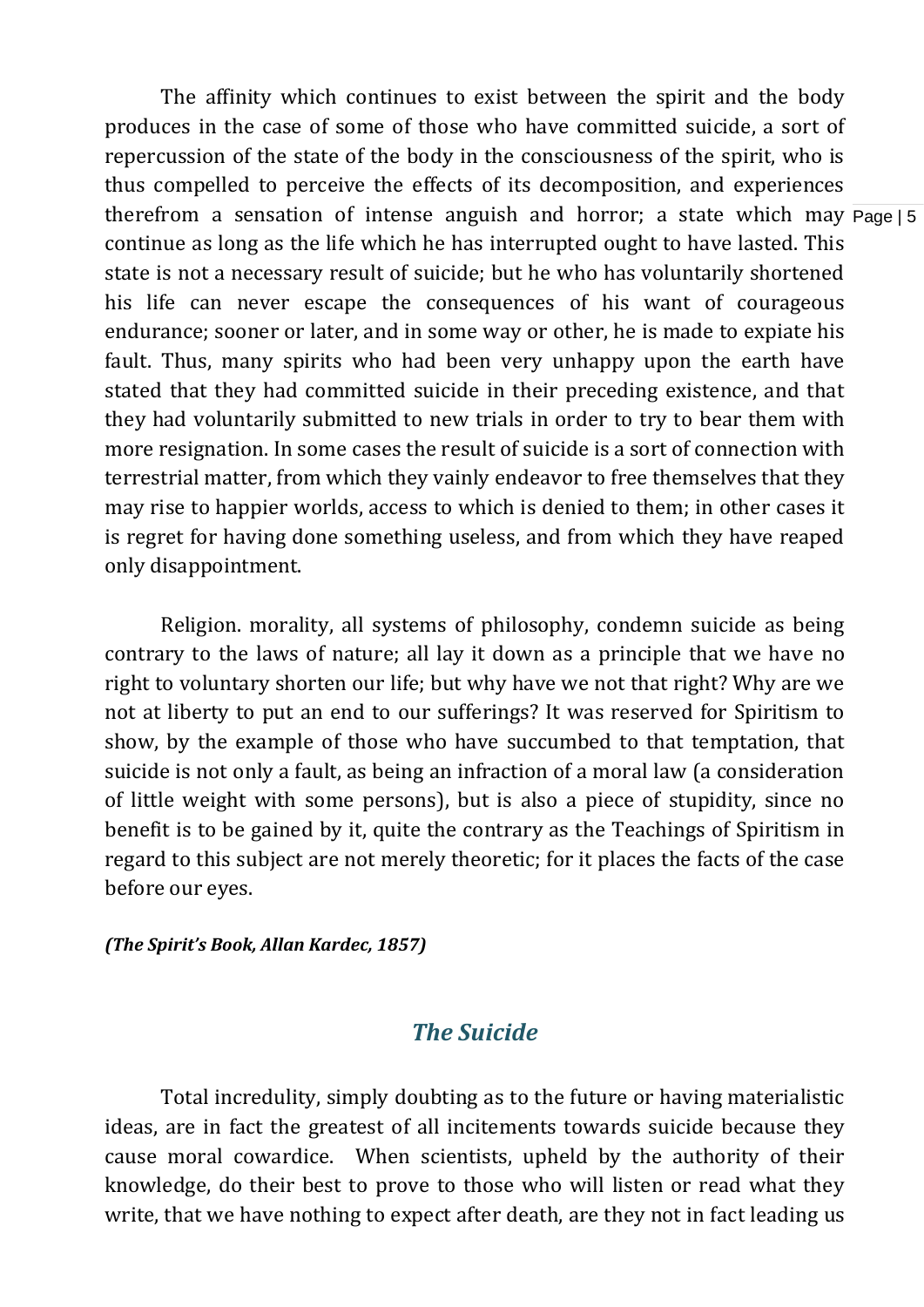only heroic remedy, the only prospective, then it would be better to seek it Page | 6 to deduce that if we are wretched then the best thing to do is to kill ourselves? What can they offer as a reason to turn away from this consequence? What compensation do they have to offer? What hope can they give? None at all, except nothingness! From this we should conclude that if nothingness is the immediately and not later on, so as to suffer less.

So then, the dissemination of the materialistic doctrine is the poison which inoculates the idea of suicide into the majority of those who actually come to commit this act, and those who become disciples of such doctrines assume tremendous responsibilities. With Spiritism, however, this doubt is impossible and the aspect of life changes completely. For the believer, existence prolongs itself after the so-called death, although in many varied conditions. From this belief stems patience and resignation which naturally leads all thought away from the idea of suicide. This then is the process which enables us to acquire *moral courage.*

*ALLAN KARDEC (The Gospel According to Spiritism, chapter V, item 16)*

#### *Suicides*

The following communication was spontaneously given in a mediumship meeting, in Havre on 12<sup>th</sup> February 1863:

"Have mercy upon me a poor wretch who has for so long been through cruel tortures! Oh! The emptiness ... the space ...I am falling! I am falling! Help me! My God, my life was so miserable! I was very poor; I was often hungry in my old age; it was for that reason that I took to drinking, and so grew ashamed and sick of my life ... I wanted to die, and I threw myself ... Oh, my God! What a moment! Why could I not have waited a little longer, since I was so near the end of my days? Pray for me, that I may not always have *this dreadful void beneath me*! I shall be dashed to pieces on the stones! ... I beseech you, help me, you who know the horrors that are suffered by those who are no longer on the Earth; I address myself to you although you do not know me. Because I suffer so much ... Why ask me for proofs? I am wretched, is not that enough! If I were hungry, instead of having to bear this horrible misery, so much more terrible, though invisible for you, you would not hesitate to relieve me by giving me a morsel of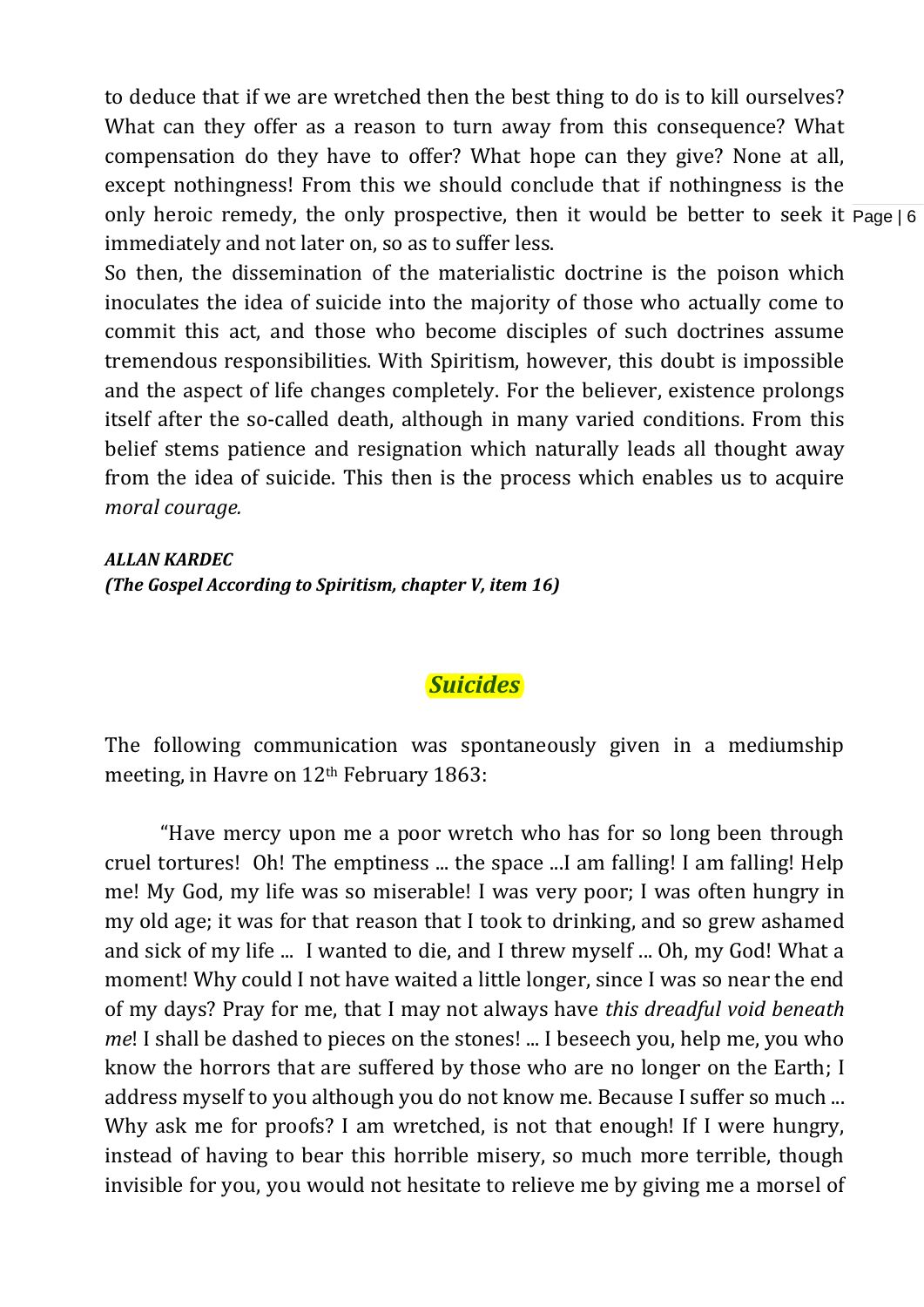bread. I ask you to pray for me.... I cannot stay any longer ... Ask the happy ones who are here and you will know whom I was. Pray for me."

*Francois Simon Louvet (Heaven and Hell, Allan Kardec, 2nd Part, Chapter V,)*

Page | 7

## *The Father and the Transcript*

At the beginning of the war in Italy in 1859, a tradesman of Paris, a father with a family, and much esteemed by all his neighbors, had an only son who had been conscripted. Not having money enough to purchase a substitute for him, he killed himself in order to procure for the conscript exoneration from the military service that is granted by French Law to *only sons of widows.* He was evoked a year afterwards, by the Spiritist Society of Paris, at the request of a person who had been acquainted with him, and who had wished to learn of his state in the spirit world.

## *(To St Louis) Please tells us if we are allowed to evoke the spirit of whom our friend has been speaking?*

*A) Yes, he will be glad to reply, for it will give him some relief.* 

*1. (Evocation) Oh, thank you for speaking to me! I suffer greatly, but ... it is just. He will forgive me!* 

The Spirit wrote with much difficulty. His writing was irregular and ill done; after the word *but*, he stopped, making vain efforts to write, but tracing only dots and illegible strokes. It was evidently the word *God* that he was unable to write.

#### *2. Please complete the gap you have left.*

*A. I am not worthy of doing so.*

## *3. You say that you suffer; and undoubtedly, you were very wrong in committing suicide. However, has not the motive that led you to commit such an act, brought you some lenience?*

*A. My punishment will be shortened on that account; but the act itself was, notwithstanding, reprehensible.* 

## *4. Can you describe to us your punishment?*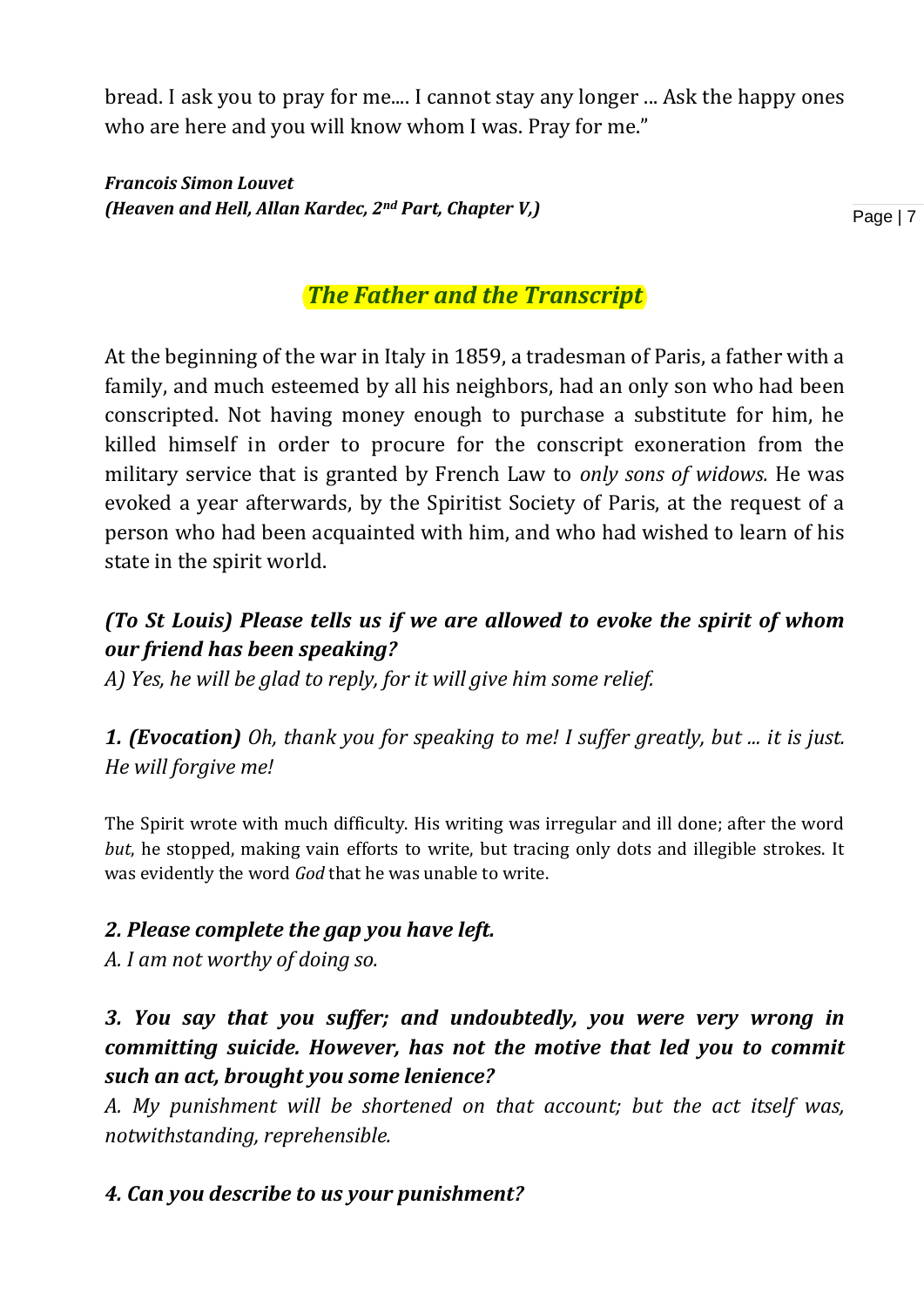*A. I suffer twice over, in my soul and in my body; my body suffers even though I no longer have it, as an amputee suffers the loss of a limb.*

## *5. Was the exemption of your son the only motive for your suicidal act or were there other reasons?*

Page | 8

*A. I was completely inspired by paternal affection, though, badly inspired. For this reason, my punishment will be shortened.* 

#### *6. Can you foresee the end of your sufferings?*

*A. I cannot foresee it, however, I know that they will come to an end, and that's a source of relief for me.* 

## *7. A few moments ago, you were unable to write the word God; but we have seen it written by spirits who were suffering greatly: Is your inability to write it part of your punishment?*

*A. I shall be able to write it when I have made greater effort of repentance.* 

*8. Then make an effort to write it, because we are certain that you will be relieved. (The Spirit was finally able to write the phrase in a large, shaky and irregular letters: God is very good.)*

## *9. We thank you for answering our call and we will pray to God to extend upon you his mercy.*

*A. Yes, thank you!*

## *10. (To St Louis) Can you give us your opinion of this suicide?*

A. This spirit suffers justly, for he lacked confidence in God which is always a punishable fault. His suffering would be greater and longer, were it not for the attenuating motive to prevent his son from being exposed to die in the war. God, who is just and sees deep into the heart, gives suffering only in accordance with the fault.

*OBSERVATION:* At a first glance, as an act of abnegation, this act of suicide would seem to be excusable. Effectively it was, but not completely. As the Spirit of St Louis said, this man lacked confidence in God. His action might also have prevented his son from fulfilling his destiny, furthermore, he could not have known that his son would fall in the war and a military career would perhaps have given him an opportunity to progress. The intention was good, and this will attenuate the harm caused and deserves indulgence. However, wrong is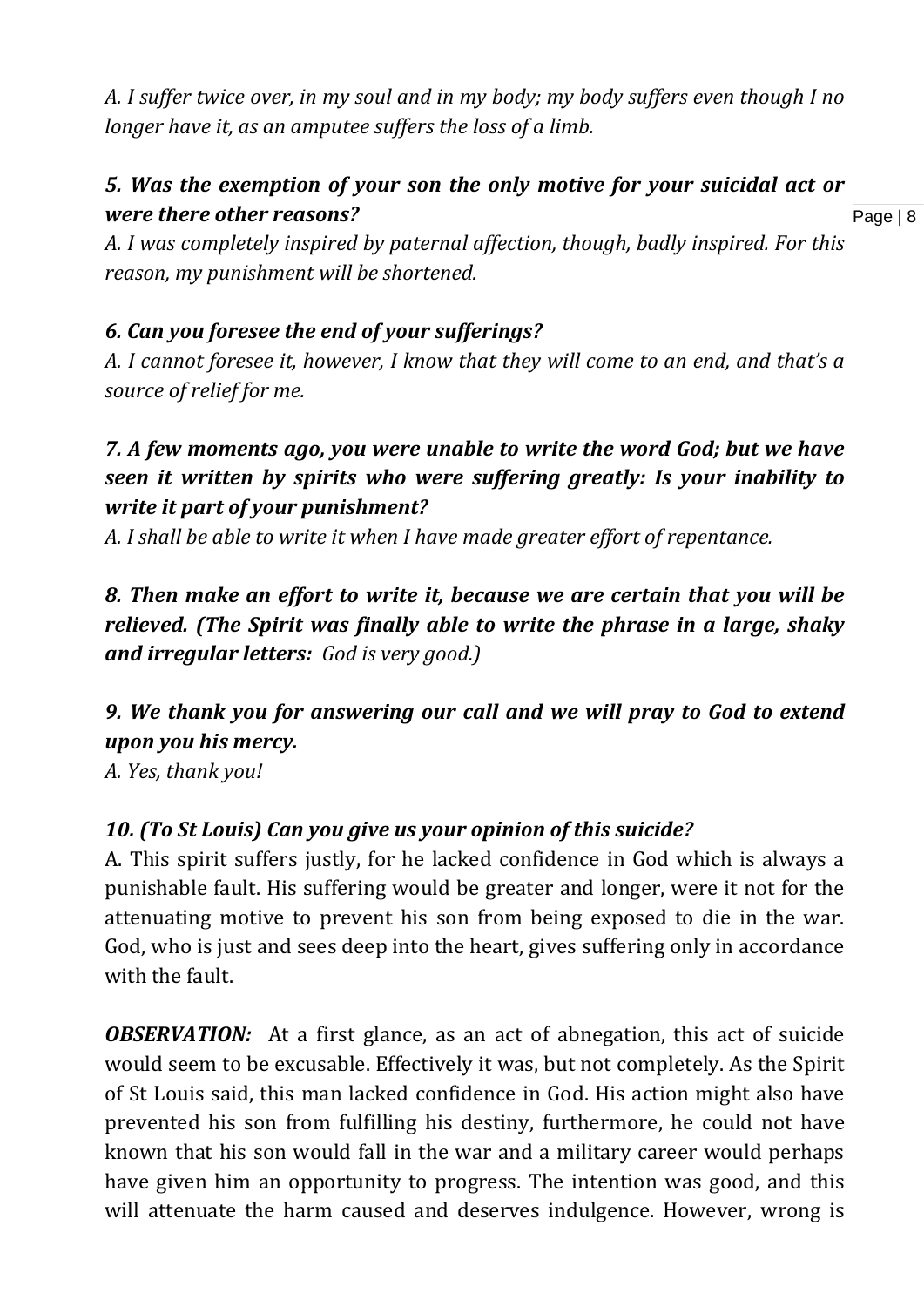always wrong, and if it were not so, shielded in reason, it would excuse any crime, even killing in the pretext of rendering services.

she be less guilty because she had good intention? There you would have a  $\frac{P}{Page|9}$ A mother who kills her child, believing that she is sending him to heaven, would system which would justify every crime committed by the blind fanaticism of the so called religious wars.

(As a rule) The rule states that Man has no right to dispose of the life that was given to him, so that he may fulfill *his duties on Earth*, a good enough reason for him not to voluntarily try to abbreviate it, under any circumstances. However, seeing that he has Free Will, no one can impede his decision to infract against this law. But nevertheless Man is subjected to its consequences. The most severely punished suicide is that which results from the despair that aims towards the redemption of terrestrial suffering, being at the same time expiation and trials. To run away from it means to retreat from the accepted tasks and, at times, from the mission that one had to fulfill. Suicide does not consist only of the voluntary act, which produce instantaneous death, but of everything that is consciously done to speed up the annihilation of the vital forces. The person who exposes himself/herself to death in order to save a fellow creature cannot be called a suicide: firstly, because there was no intention of depriving themselves of life, and secondly, because there are no dangers that Providence cannot free us from when the hour is not yet arrived. Death in such circumstances is a praiseworthy sacrifice, an act of abnegation for the good of others. (*The Gospel According to Spiritism, chapter V, items 5,6,18 and 19)"*

*(Heaven and Hell, Allan Kardec, 2nd Part, chapter V, p298-300, 57 FEB)* 

## *Suicide*

## **"- What are the first impressions of those who have disincarnated through suicide?**

The first disappointment that awaits them is the reality that life is not been extinguished during the transition of the death of the physical body, and that life is made worse by dreadful torments, consequence of a decision touched by supreme rebelliousness.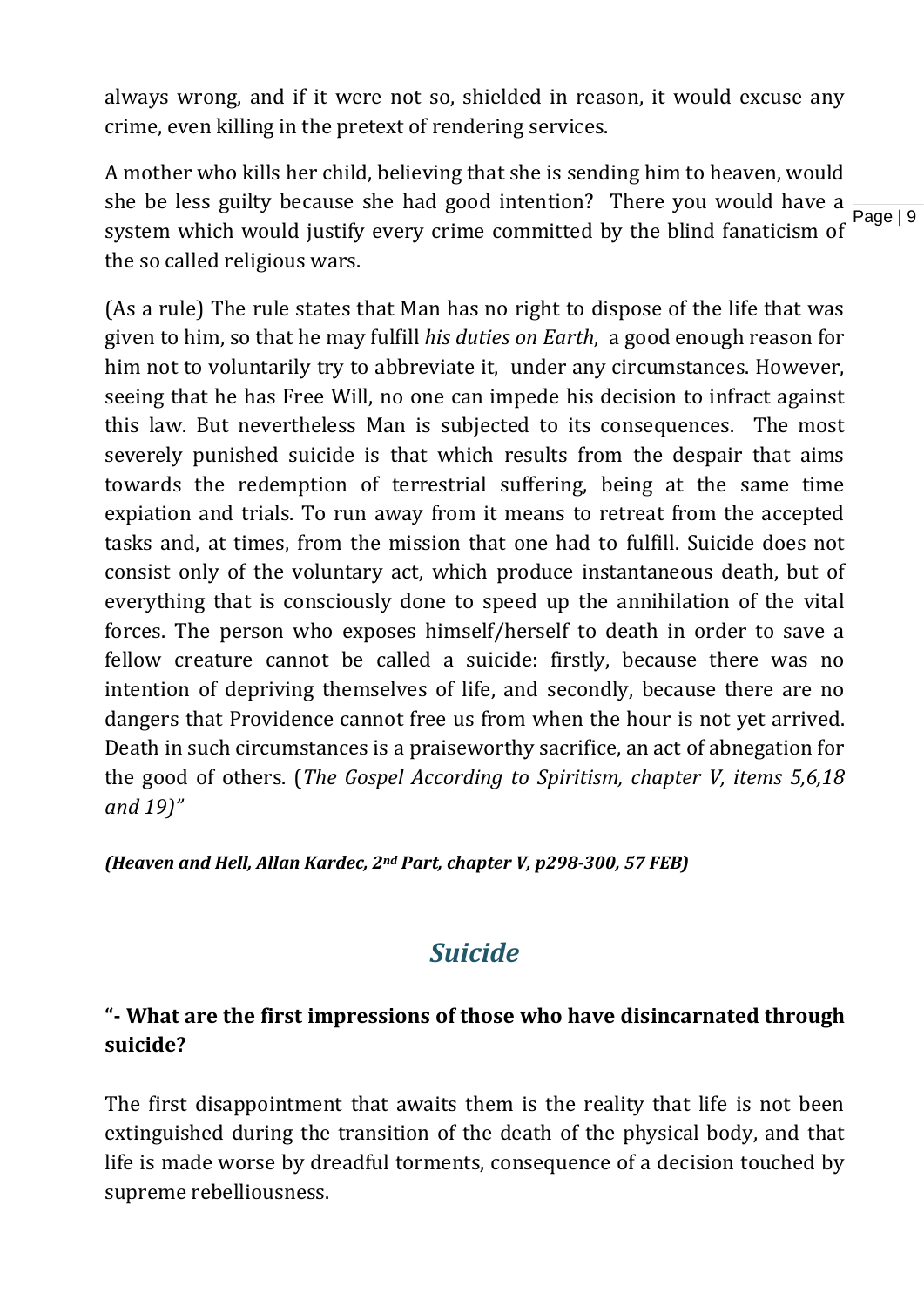extreme gesture, the weight of the wheels under which they threw themselves Page | in their anxiety to desert from life, the passage of the silent and sad waters over  $\rm ^{10}$ There are suicides who continue indefinitely experiencing in their somatic body, the physical pain of their last terrestrial hour. For years on end, they feel the terrible impression of the toxic mixture that annihilated their energies, the perforation in their brain by the strange body coming from the gun used in the their remains, where in a criminal way they tried to forget their duties in the world and, generally, the worst emotion for a suicide is to follow, minute by minute, the process of decomposition of their body abandoned in the boson of the earth, filled with worms and rottenness.

Of all the blunders of human life, suicide is perhaps the greatest of them all, by its characteristic of false heroism, total negation of the law of love, and supreme rebelliousness against the will of God, whose justice is never felt (by men,) without the light of His mercy.

#### *EMMANUEL*

*("O Consolador", psychography by Francisco C. Xavier, Question 154, 25. Ed. FEB)* 

## *Suicide and Obsession*

(...) Talking to you is this miserable companion, who still suffers after the agonizing tragedy of suicide; someone who knows only too well the responsibility of the unhappy fall into which she had hurled herself.

A wicked thought is like a rotten fruit that we bring into the house of our mind.

.................................................................................................................................................................

A capricious young woman, disappointed in my impulsive affections, I cherished the idea of escaping, undervaluing all the favors that Divine Providence had conferred along the pathway my youth.

I relished the idea of suicide with voluptuousness and, in doing it; I only strengthened the deplorable connections with the enemies of my past, who speak even louder in the present.

...................................................................................................................................................................

I contemplated the idea of suicide with the expectation of one who walks towards a liberating door, vainly trying to run away from myself.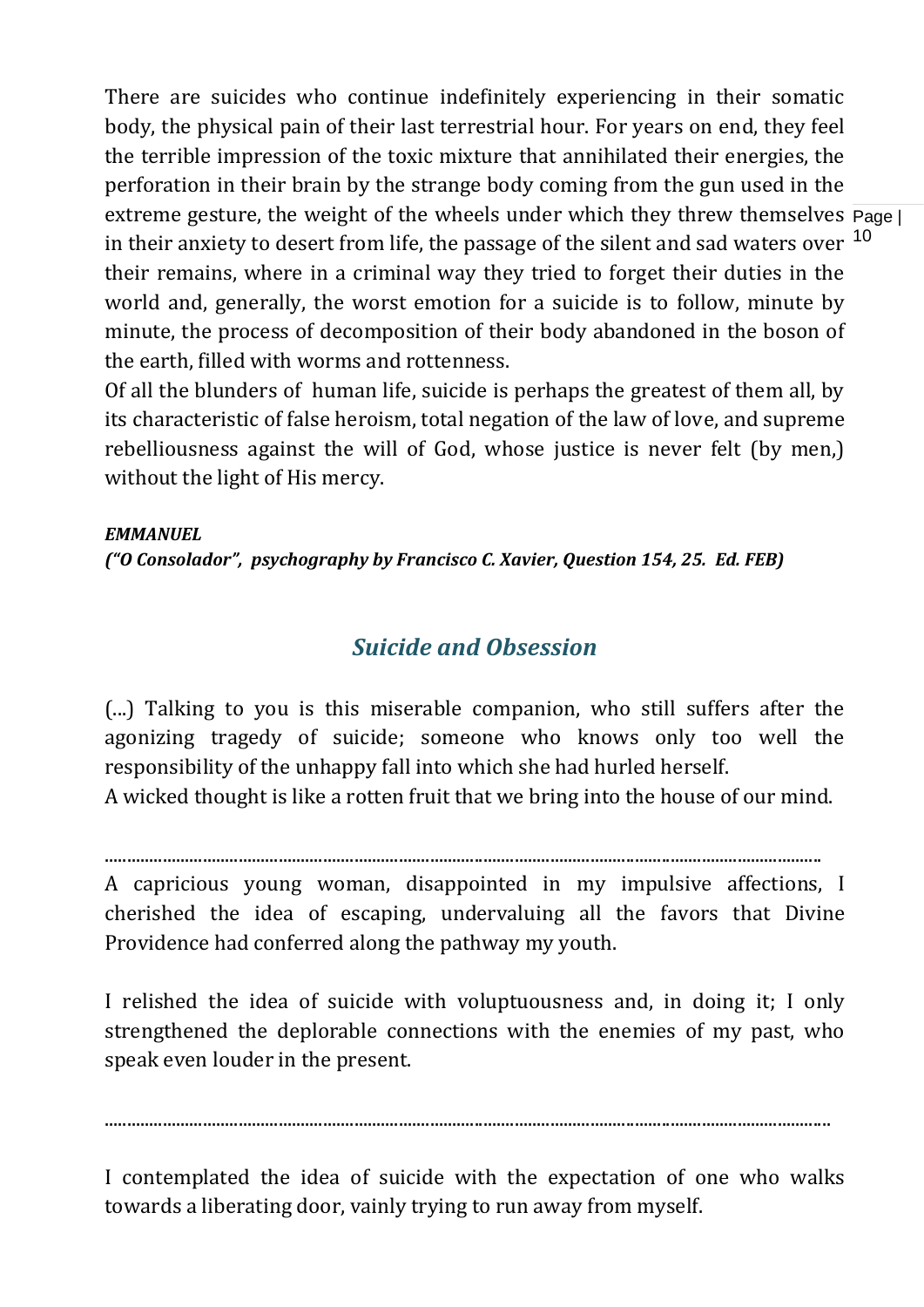And with this step in the wrong direction, all the shackles of my past were reconstructed thus binding me to inner darkness, till one night of great unhappiness I took the fatal glass that liquidated my bodily existence.

……………………………………………………………………………………………

Page |

(...) in the darkness of the room sinister faces gently materialized themselves <sup>11</sup> and hairy arms surrounded me.

Unforgettable and hollow cavernous as voices filled me with a strange fear, crying out "I need to drink".

……………………………………………………………………………………………

I felt unbalanced and although I remained conscious of my gesture, almost without meaning to, I imbibed the portion that surrendered my body to the grave.

In truth, I was obsessed...

I was suffering the pain of being pursued by enemies, residents of the darkness, but it was a persecution that I myself nourished with my laziness and mental apathy.

...................................................................................................................................................................

For this reason, after the tomb, I suffered all the humiliation that can disgrace a defenseless woman...

Now, that my energies are being renewed, I have received the blessings to awaken in incarnate friends the notion of 'responsibility and conscience', in the field of the images that we ourselves create and sustain (...)

*HILDA*

*("Vozes do Alem", Various Spirits, psychographed by Francisco C. Xavier, p.164-166, 4 ed. FEB)*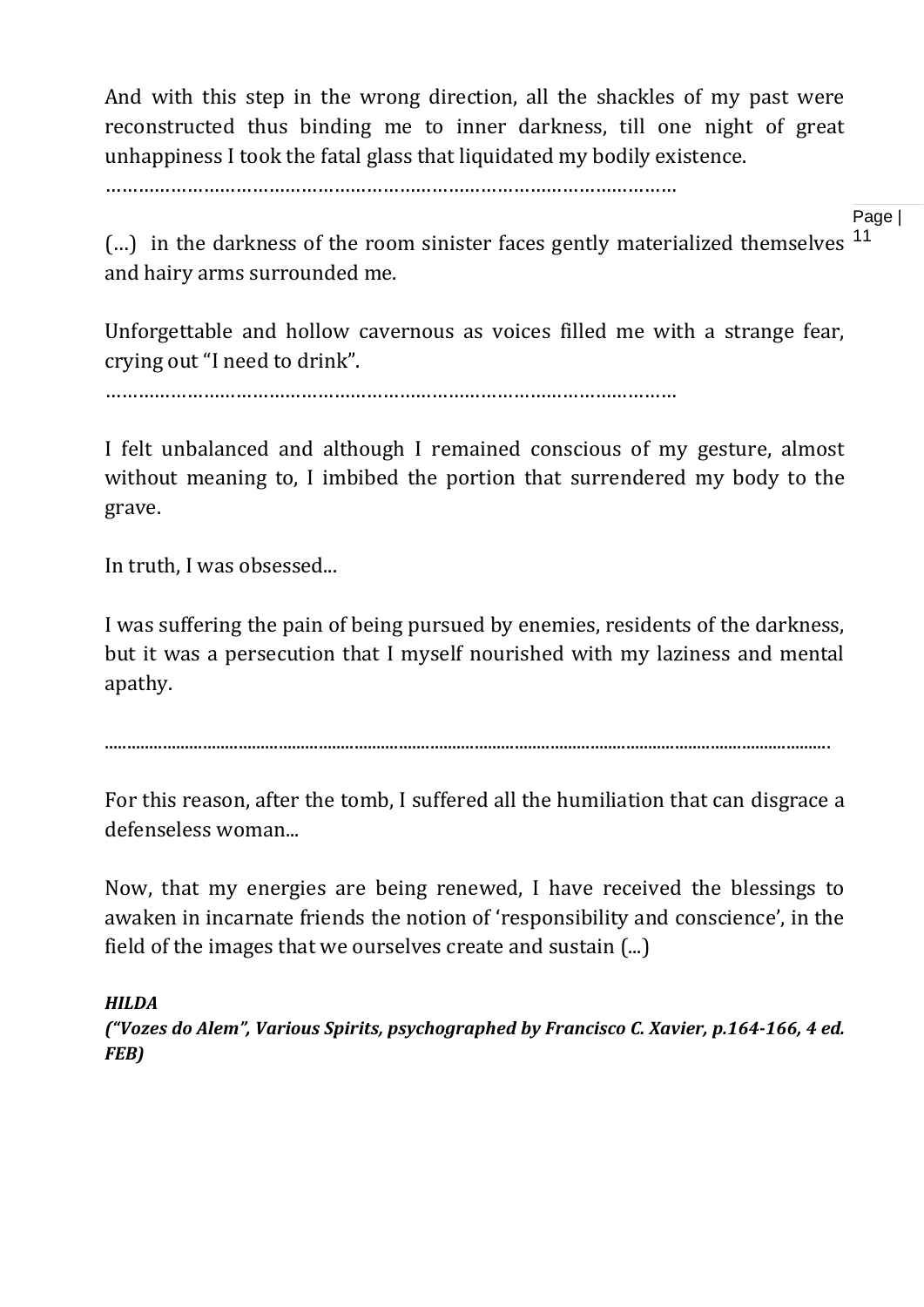## *In the Valley of the Suicides*

(...) However, in the cavern where I had to endure the suffering that had surprised me beyond the tomb, nothing of these existed!

Here, was the pain that nothing could relief, the fall from grace that no favor can make easier, the tragedy that no idea of tranquility can bring the dew of hope! There is no sky, no light, no sun, no perfume, and no rest!

There is only the convulsive and inconsolable wailing of the condemned that nothing can harmonize! Only the terrifying 'gnashing of teeth' of the prudent and sensible warning given by the wise Master of Nazareth! The spiteful blasphemy of the condemned, accusing himself at each new attack from his own painful memories against his tormented mind! The unchangeable madness of hurt conscious! There is only the poisoned anger from one who cans no longer cry, having become exhausted by the excess of their tears! There is only disappointment and the terrifying surprise of one who feels alive, despite having thrown himself into death! It is the indignation, the curse, the insult, the howling of hearts that the gruesome throb of penance has transformed into wild beasts! There is the inflamed conscience, the soul hurt by the imprudence of the acts committed, the mind transformed, the spiritual faculties involved in self-created darkness! It is the 'gnashing of teeth in the exterior darkness' of a prison created by crime, dedicated to suffering and vowed to correction. It is hell, in its most hideous and dramatic exhibition, because besides this, there are the repulsive scenes of animalism, the abject practices of the most sordid instinct, which I would feel ashamed to reveal to my brothers, to mankind! (...)

#### *CAMILO CANDIDO BOTELHO* **("Memories of a Suicide", psychographed by Yvonne A. Pereira, p. 21-22, 3 FEB)**

## *Suicide – An insoluble solution*

(...) Suicide is the terrible evil that is increasing amongst Humanity and every person must struggle against it.

This mental rigidity that decides towards this tragic solution is a complex disease.

Page | 12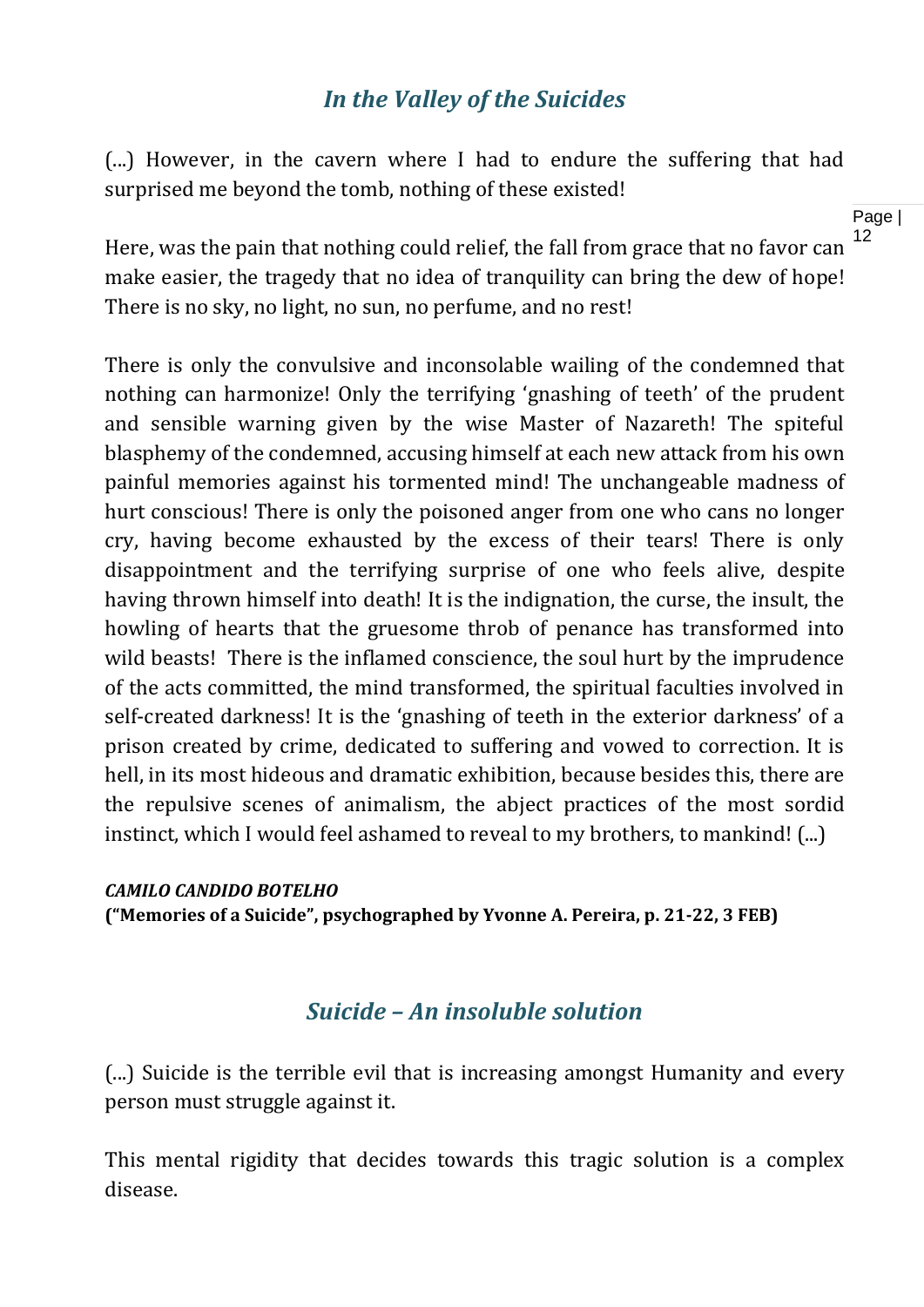To make people aware of the consequences beyond the grave of such an act, the pain that dilacerates the family, the affront to the Divine Laws, is a healthy way to decrease the incidence of this insoluble solution.

Talk with kindness and patience to people who have propensity towards Page | suicide; suggest to them to give a little more time, for the problem to change its <sup>13</sup> configuration; avoid giving fleeting false hopes that time destroys; stimulate feelings of self-worth; shine a light at the end of the tunnel of their despair, and among other resources, construct preventive therapies that will gain strength from the exercise of prayer, from reading optimist and spiritual literature, from healing and the use of magnetized water.

He who tries to commit suicide and does not see it fulfilled, is a natural candidate to repeat the act, just as soon as a suitable moment presents itself to carry out this desire...

Suicide is the crudest vestige of human fragility that ties Man to the primitivism from which he must free himself.

In truth, Man is the highest accomplishment of Divine Thought here on Earth, moving towards complete glory through the struggles and sacrifices of everyday life.

#### *MANOEL P. DE MIRANDA*

*(Themes of Life and Death, psychographed by Divaldo Franco, p. 99-100, 5 ed. FEB)*

## *Suicide without Pain*

(...) The struggle to win over the vicissitudes of life is inevitable, since biological imposition in itself is a constant battle in which birth; death, transformation and resurrection are part of the physiological machinery that teaches conscience the techniques needed for the preservation of life.

The pretend suicide, who has consummated the tragic escape from his responsibilities, will naturally never be free from the nefarious results of this gesture that is always insanity. This is because in its furious aggression it hurts the mechanism of instinctive self-preservation that governs animal existence and has an element of preservation.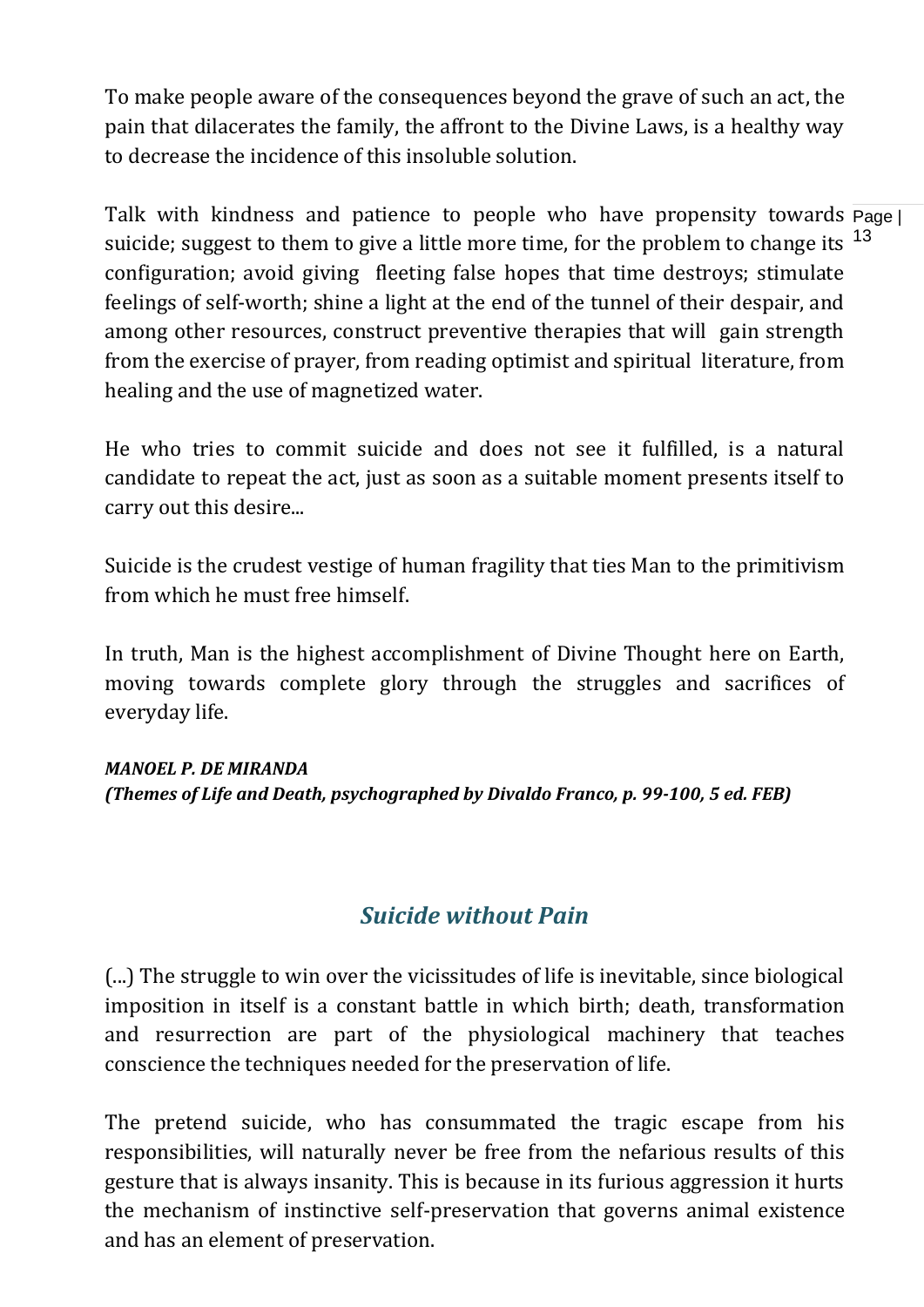Proud or fainthearted, irresponsible or vain, the suicide cannot evade himself or his own conscience. Instead he becomes his own executioner, whose acts impose penalties upon him that will have to be redeemed, in ways that are more painful than the manner in which they are now presented.

Page | 14

The deceit that he allows himself, when he supposes to have found a painless way of disincarnating, protects him for some time in spirit, until the moment that he awakens more vilified, agonized, alive, full of vitality, suffering from the knocks provoked by his superlative imprudence.

Naturally, no one can deceive the Cosmic Consciousness that expresses itself in the harmony of the Universe and lives pulsating in each individual human consciousness.

It is necessary that Man assumes the responsibilities of life and instructs himself in the Laws that govern his existence. So, improving himself and gathering values, that he can use at challenging-moments in order to overcome them. He needs to reorganize future commitments until the instant when his biological cycle comes to an end. Then he will be free from matter, but maintained in life....

In the apparent death without pain, caused by those who wish to escape or forget, the moral suffering begins when the program of evasion is created and it is not possible to predict when it will end.

Human consciousness is indestructible; therefore, suicide of any kind is complete madness, a leap into an unknown abyss of unpredictable despair.

#### *MANOEL P. DE MIRANDA*

*(Themes of Life and Death, psychographed by Divaldo Franco, p. 102-104, 5 ed. FEB)* 

## *The Tragic Conclusion*

(...) You gave me corporeal life and sacrificed yourself during your whole life, so your daughter could be honorable and happy. You never measured efforts in favor of my happiness first, and then yours. You facilitated a university degree for me and the excellent work to which I have dedicated myself with responsibility and a sense of duty. I owe you everything and I love you with all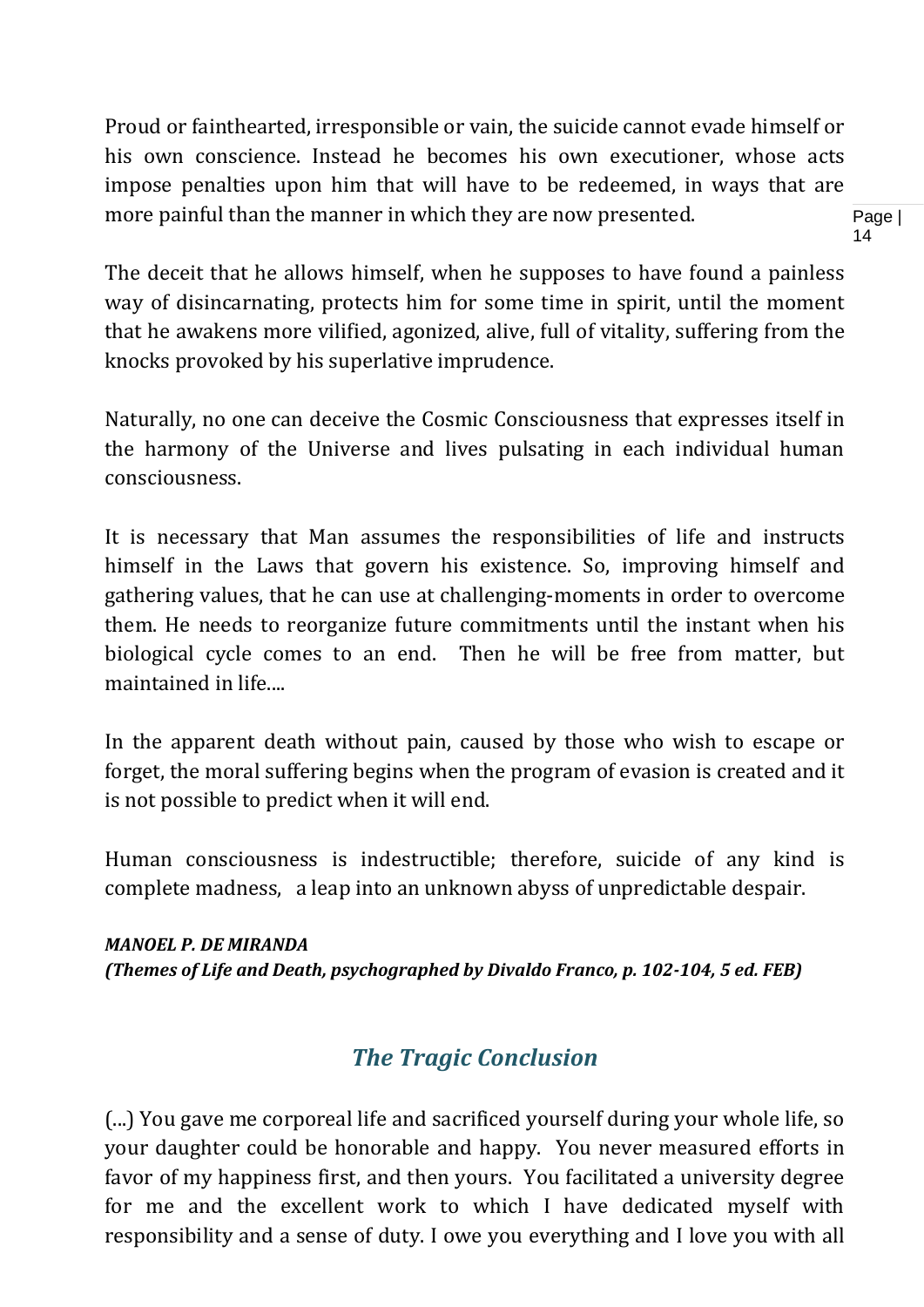it and at the same time I started to live in heaven and in hell that now reaches Page | its maximum state. The man I love, and who says that he loves me too, <sup>15</sup> the strength of my soul... However, I suffer so much, feeling an unknown strange pain that macerates me having to tell you. I am weak in the area of love. Although I never experienced lack of love in your feelings for me, in my youth and adulthood I was led to find it in different expressions. Not long ago I found unfortunately for me are married and a generous father. Ours is an impossible love on Earth, except if we decide to enjoy it in the sea of tears cried by others, who do not deserve his desertion from home.... I was forged in the metal of dignity in which your parental love modeled my character.... It is not necessary to give any more details. Not being able to live with him, and not being able to continue without him, I will retire from the scene, choosing to suffer and to make your loving hearts cry for a daughter who will always remain worthy, for the despair of many, including yourselves who would cry for a deranged daughter.

Angels of my life, please forgive me. Do not think that I act selfishly, forgetting your love for me. On the contrary, I act in homage of your love and for love. I have not evaluated exactly, the tragedy of suicide. However, I have had it in mind for some time, and I can no longer wait, or I will opt for *moral suicide*, which will certainly end later on, in this unhappy way.... He, the man I love, will be as surprised with my insane action, as you will be when you read this letter.

Please, give me your blessings once more and ask the Mother of Jesus, who suffered so much, to intercede for the daughter that loves you, but who can, no longer continue to live...

....................................................................................................................................................................

Suicide is the climax of a state of alienation which installs itself very subtly. The candidate does not think clearly, and does not see the harm that this action causes on those who love them. As they lose the ability to discern, they hold on to only one solution, forgetting that time equates all problems, and not rarely, better than precipitation. The anxious hurry to run away, the despair that installs itself in the inner being, impels the sick person towards a way out from which they cannot return....

#### *MANOEL P. DE MIRANDA*

*("Madness and Obsession" psychographed by Divaldo Franco, p. 304-305 and 307, 8 ed. FEB)*